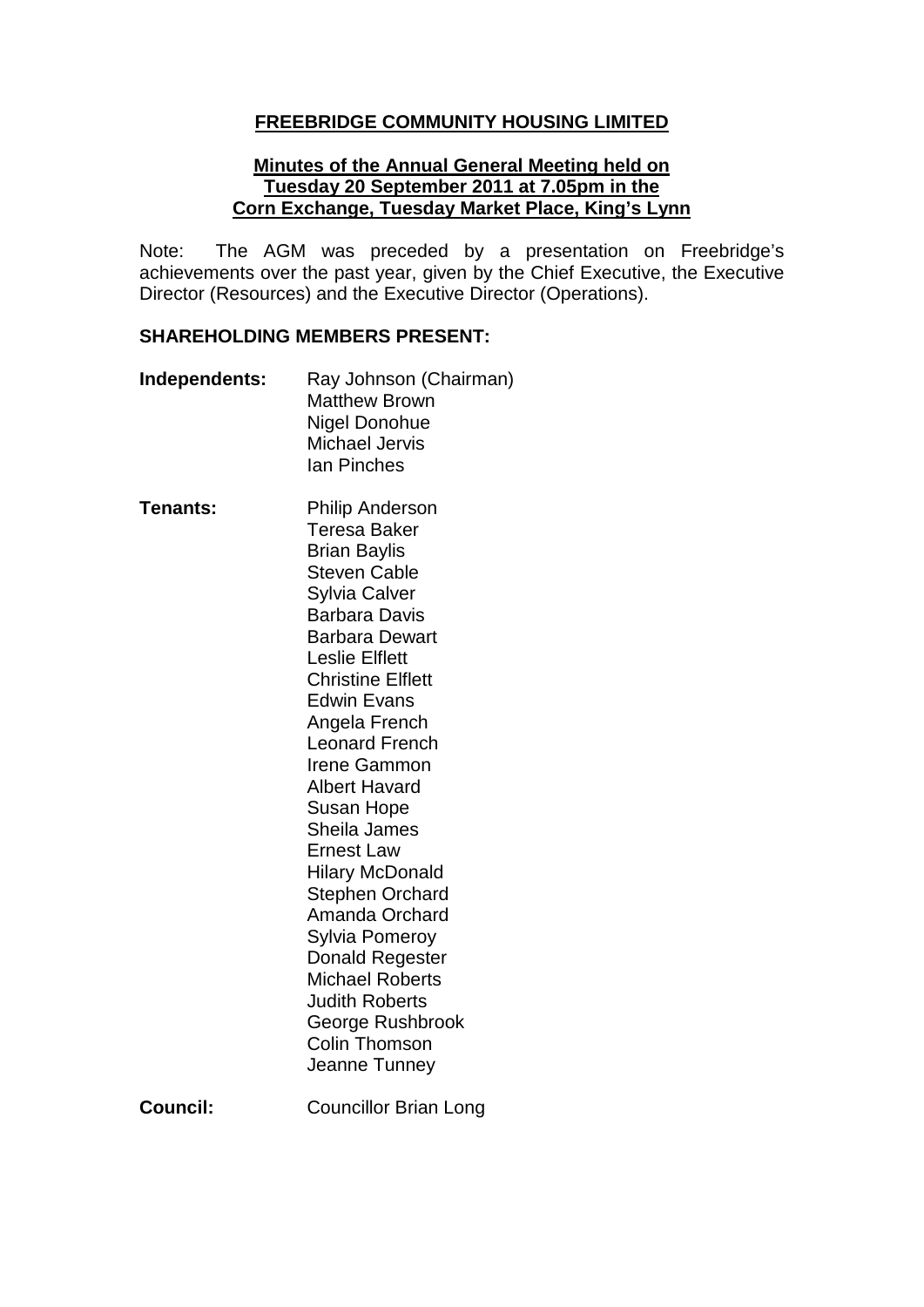### **NON-SHAREHOLDING BOARD MEMBERS PRESENT (permitted to speak at the Chairman's discretion but not permitted to vote):**

Lesley Bambridge Colin Sampson

#### **IN ATTENDANCE:**

| <b>Tony Hall</b>     | $\sim$                   | <b>Chief Executive</b>                 |
|----------------------|--------------------------|----------------------------------------|
| Sean Kent            | $\overline{\phantom{0}}$ | <b>Executive Director (Resources)</b>  |
| <b>Abigail Ellis</b> | $\overline{\phantom{0}}$ | <b>Executive Director (Operations)</b> |
| Angus MacQueen       | $\sim$ $-$               | <b>Company Secretary</b>               |
|                      |                          |                                        |

Some members of Freebridge staff attended the Meeting as observers.

# **1. APOLOGIES**

Apologies for absence were received from Madeline Carr, Robina Cullen, Lord Guy de Montfort, Penny Duce, Valerijs Frolovs, Bill Guyan, Joan Guyan, Paul Harriman, Richard Hegarty, Peter Jackson, Vera Jackson, Paul Leader, Ralph Philips, Ernest Stannard, Patricia Starr, Margaret Warren and Peter Wilkinson. No notices of proxy had been received.

## **2. MINUTES**

Having been duly proposed and seconded, it was

**RESOLVED (unanimously):** That the minutes of the Annual General Meeting held on 21 September 2010 be confirmed as a correct record and signed by the Chairman.

## **3. AMENDMENTS TO THE RULES**

The Meeting considered suggested changes to the Rules. The Chief Executive explained the rationale behind the changes. He confirmed that consultation had been undertaken with key stakeholders and that this had raised no objection to the changes.

Having been duly proposed and seconded, it was

## **RESOLVED (unanimously):**

- 1) That rule D2 of the Association's rules be deleted and replaced with the following words:
	- "D2 The board shall consist of twelve board members PROVIDED THAT in the event that the number of board members shall consist of fewer than twelve and/or otherwise does not comprise of the numbers set out in this Rule D2 the remaining board members shall use all reasonable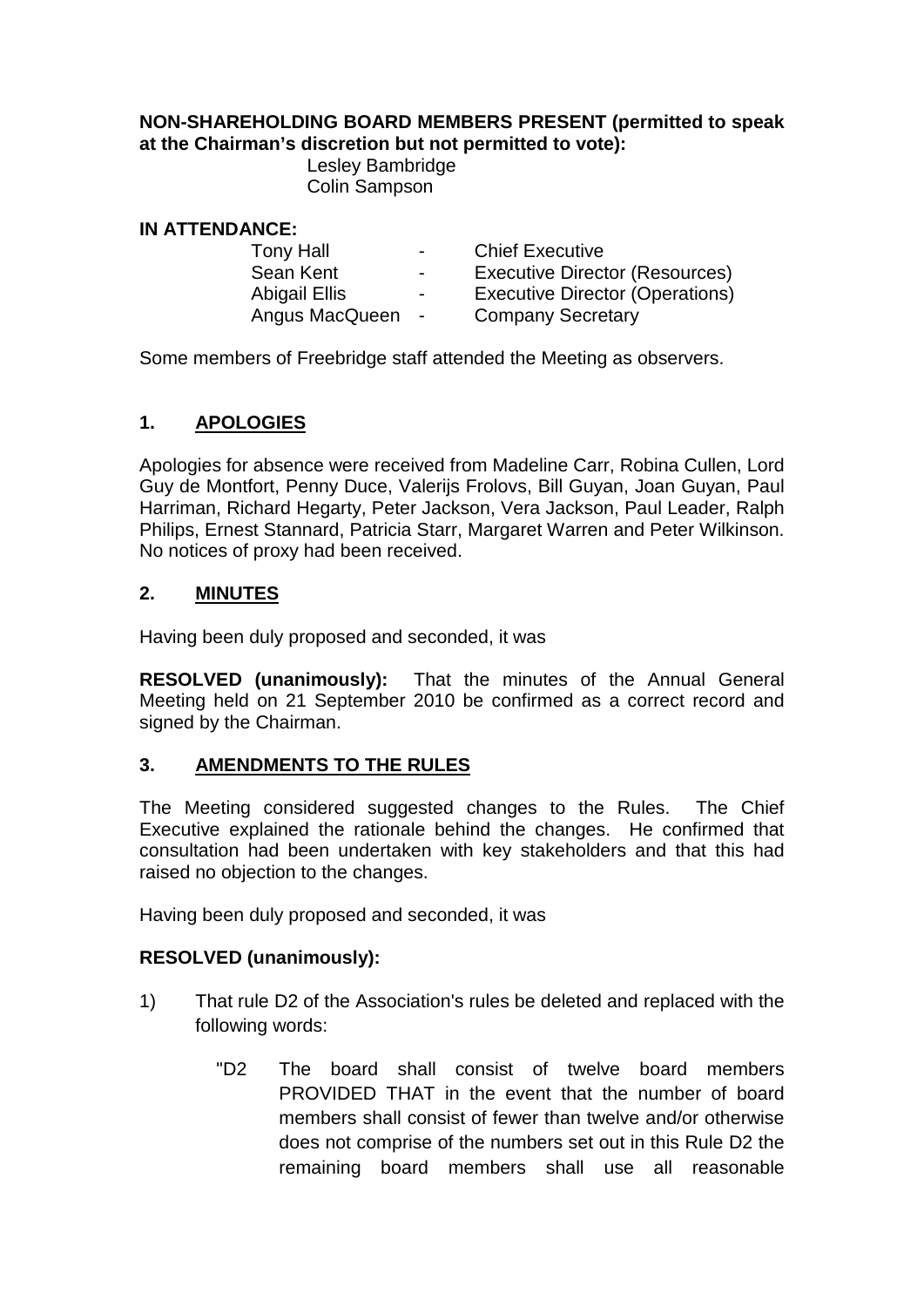endeavours to appoint further board members and may act notwithstanding this rule.

- D2.2 Two board members shall be Council board members appointed in accordance with rule D10.
- D2.3 No more than four board members shall be local authority persons.
- D2.4 Five tenant board members shall be tenant board members appointed in accordance with rule D8.
- D2.5 No more than five board members may be tenants.
- D2.6 Five board members shall be independent board members appointed in accordance with rule D9."
- 2) That rule D8.1 of the Association's rules be deleted and replaced with the following words:
	- "D8.1 At the annual general meeting of the Association in 2012 and every subsequent annual general meeting tenant board members shall retire from office in the following rotation:
		- (i)at the annual general meeting in 2012, two tenant board members shall retire;
		- (ii) at the first subsequent annual general meeting, a further two tenant board members shall retire; and
		- (iii) at the second subsequent annual general meeting, a further tenant board member shall retire;

and so forth such that the tenant board members shall subsequently retire in a rotation which mirrors that in subparagraphs (i) to (iii)."

3) That in rule D10 of the Association's rules the word "three" is to be deleted and replaced with "two".

### **4. THE BOARD'S ANNUAL REPORT TO THE ANNUAL GENERAL MEETING**

The Meeting received the Board's Annual Report, which included the following:

> • Financial statements for the period to 31 March 2011, including: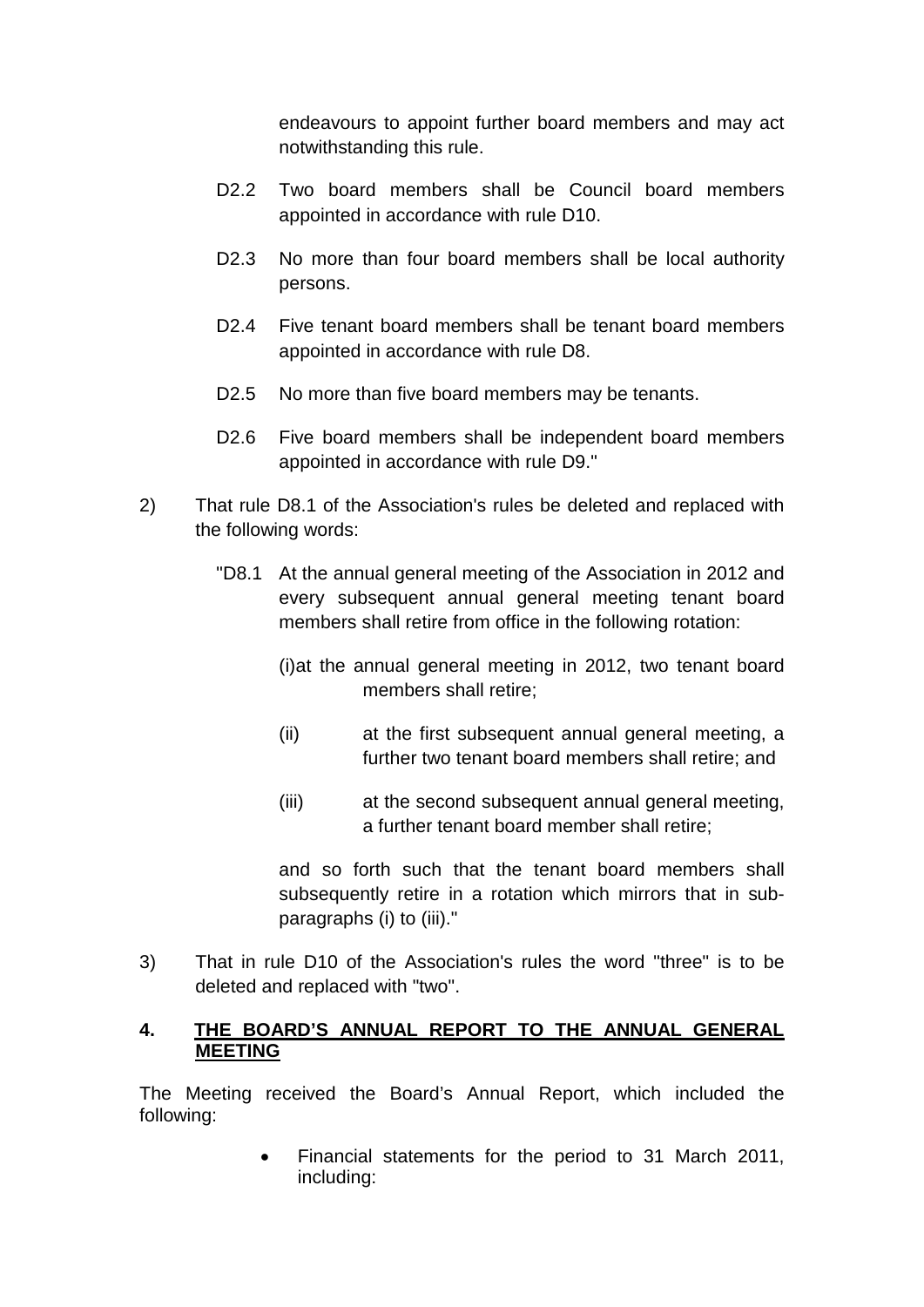- o The revenue accounts and balance sheet for the last accounting period
- o The Auditor's report on those accounts and balance sheet
- o The Board's report on the affairs of the Association.
- o The Board's statement of the values and objectives of the Association
- o A statement of the current obligations of Board members to the Board and the Association
- A statement of the skills, qualities and experience required by the Board amongst its members
- The Policy for admitting new shareholders
- The Board's report on the Community Empowerment Strategy.

## **5. APPOINTMENT OF AUDITOR**

Having been duly proposed and seconded, it was

**RESOLVED (unanimously):** That Grant Thornton LLP be reappointed as Auditor of the Association.

### **6. APPOINTMENT OF INDEPENDENT BOARD MEMBERS**

The Chairman referred the Meeting to the report of the Chairman of the Board Member Recruitment Panel, which was included with the agenda. The report explained the background to the Board's recommendations in respect of the appointment of independent board members.

The Chairman said that, with effect from this Meeting, Nigel Donohue was standing down as an independent board member, after three years of service. He thanked Mr Donohue for his hard work and tremendous contribution to the Board, and wished him all the best for the future.

Having been duly proposed and seconded, it was

#### **RESOLVED:**

- 1) That Ian Pinches be reappointed as an independent board member until the 2014 AGM.
- 2) That Steve Clark be appointed as an independent board member until the 2014 AGM.

*[Note: In the interests of probity, Ian Pinches did not vote on the above item.]*